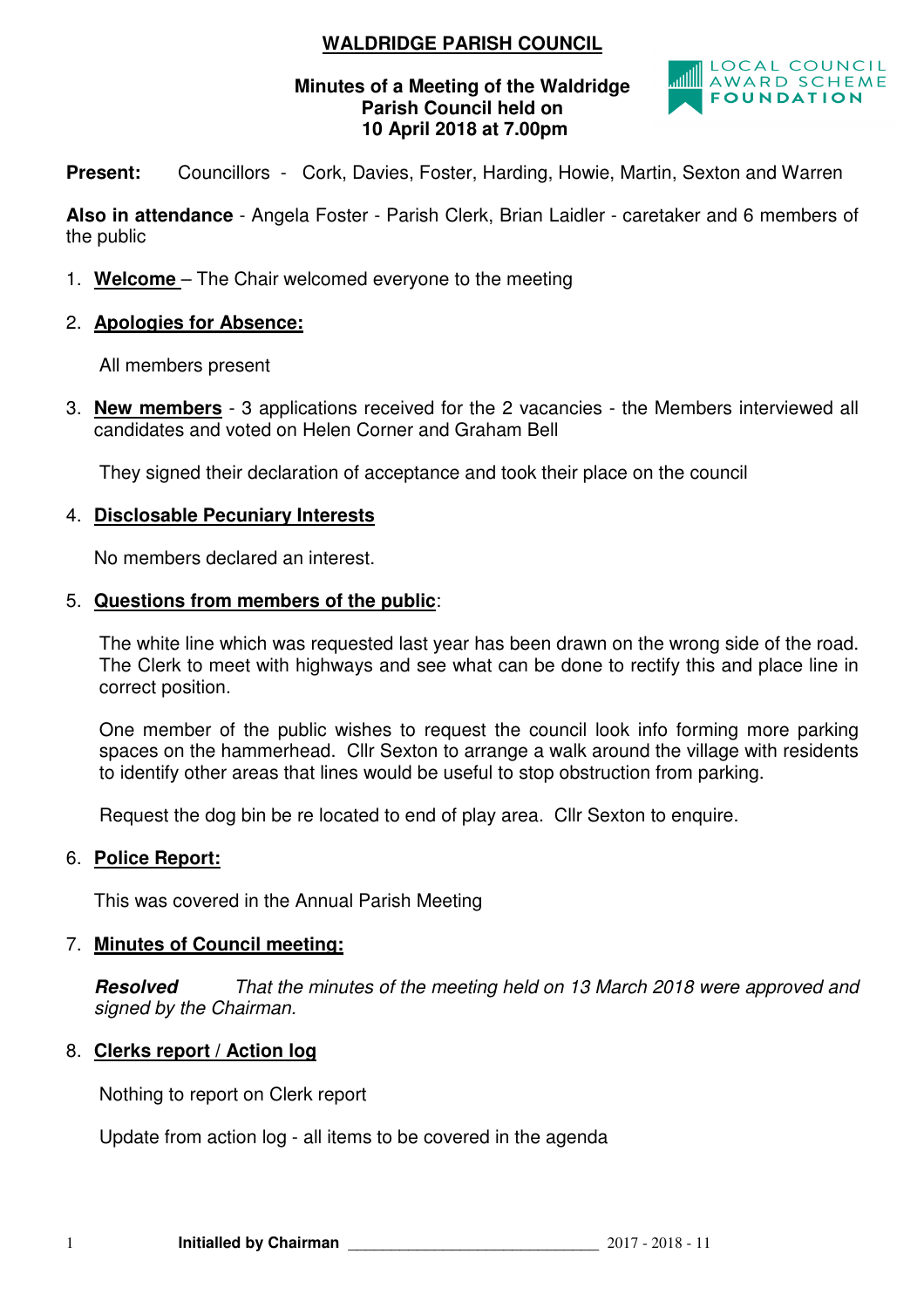## 9. **Parish Matters and on-going items**

## a) **Planning applications received**

- No applications received
- b) **To consider any planning applications received after the agenda was published.** 
	- No applications received
- c) **Lights on C11**  No update but SLA is with the legal department at DCC
- d) **County Councillors report** Cllrs Sexton and Bainbridge gave an update on the following:
	- Birch View and winter weather lesson learnt. This was covered in the Annual Parish Meeting
- e) **Working Group** Cllrs Harding and Warren updated the members on the activities the group are organising -

The cinema is planned for 2 August, costs were sought and discussed. Cllr Sexton will see if can help out of his neighbourhood budget. Pizza van £300, cinema £1,140, licence £21 and refundable deposit £169. They wish to purchase sweets and pop etc but will charge the residents. They will need costs for a toilet.

Nominations were discussed and agreed who to give biscuits to. Cllr Harding to contact the successful person.

The litter pick planned for 15 April was discussed, purchasing a cake at a cost of £14 was suggested.

'Post pals' project requested stationery cost of £20

**Resolved:** It was agreed to hire the cinema at a cost of £1,461. It was agreed to purchase the cake at £14 and stationery of £20

- f) **Update of Facebook**  Cllr Harding discussed all recent enquiries received via Facebook.
- g) **First Aid Course** Cllr Howie attended and passed a paediatric first aid course. The company offer free training to volunteers - The Parish Council could qualify

**Resolved:** It was agreed several members will carry out the training.

- h) **Grants / Fundraising**  The cinema wasn't able to apply to Tesco, but could apply for the play area as they have already set the ball in motion.
- i) **Bird feeders** The new feeders have proved successful with both birds and the residents it was suggested continuing with this at a cost of £10 per month

**Resolved:** It was agreed Cllr Howie to maintain and purchase at cost of £10 pm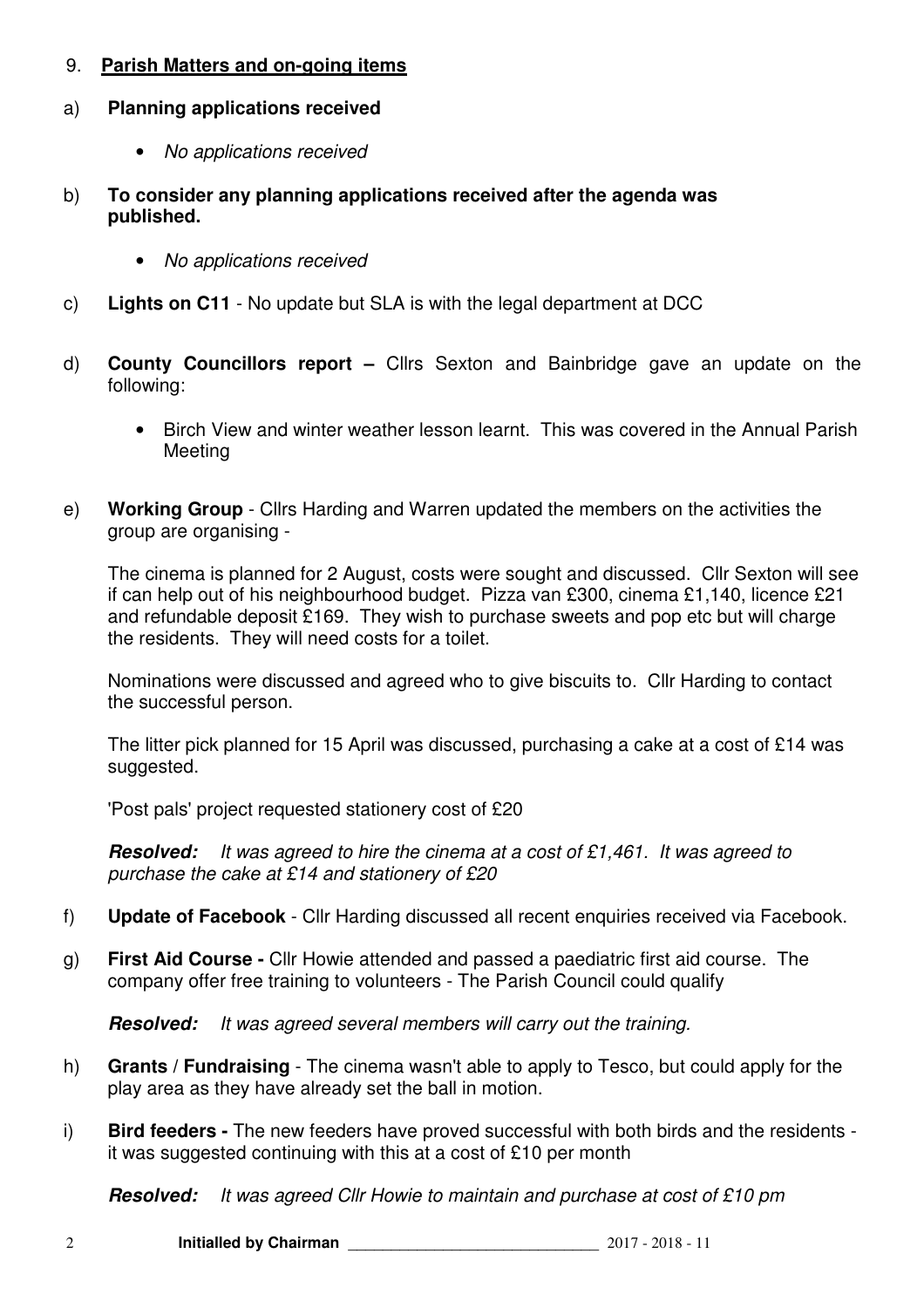- j) **Easter event**  The recent event was discussed and agreed it was very successful holding in the rooms. Holding in the village hall next year if as many people book on.
- k) **Children's play area** Confirmation back that planning is required. Location needs to be sought before the Clerk can submit the paperwork. Costs of equipment need to be sourced. The police have suggested a location, but this is an area that gets flooded.

**Resolved:** It was agreed to bring costs to next meeting. Need to speak to the police further to discuss other locations. The Clerk to see if AAP can help with funding bid.

#### l) **Lights for Halloween** -

**Resolved:** As this was agreed in previous meeting to purchase lights up to £200 if was decided Cllr Davies to check wattage and purchase

- m) **Broadband**  To note the WiFi has been installed in the rooms. Cllr Martin has given out questionnaires to the village and will report back at the next meeting when they are returned.
- n) **Fitness equipment / Millennium Green / goal posts / fun hoop monthly inspections**

The Caretaker gave a verbal report, stating no issues arising within the green, all equipment in sound order.

## **Resolved:** Report noted.

- o) **General Data Protection Regulations** The Clerk and Cllr Davies to attend further training on 25 April and report back.
- p) **Timetable of training events** CDALC forthcoming events (if any)
	- Data protection 25 April held by CDALC at a cost of £27. Cllr Davies agreed to attend
- q) **Friends of Congburn Woods**  Cllr Davies gave an update.
- r) **Policy review**  (if any to be reviewed/adopted)
	- Public filming
	- Co-option

.

**Resolved:** It was agreed to approve the Filming and discuss the Co-option policy further at the next meeting

s) **Quarterly Accounts -** The Clerk distributed accounts for approval

**Resolved:** Cllr Davies signed the bank reconciliation, bank statement, petty cash and budget

#### t) **Correspondence received**

• Nothing received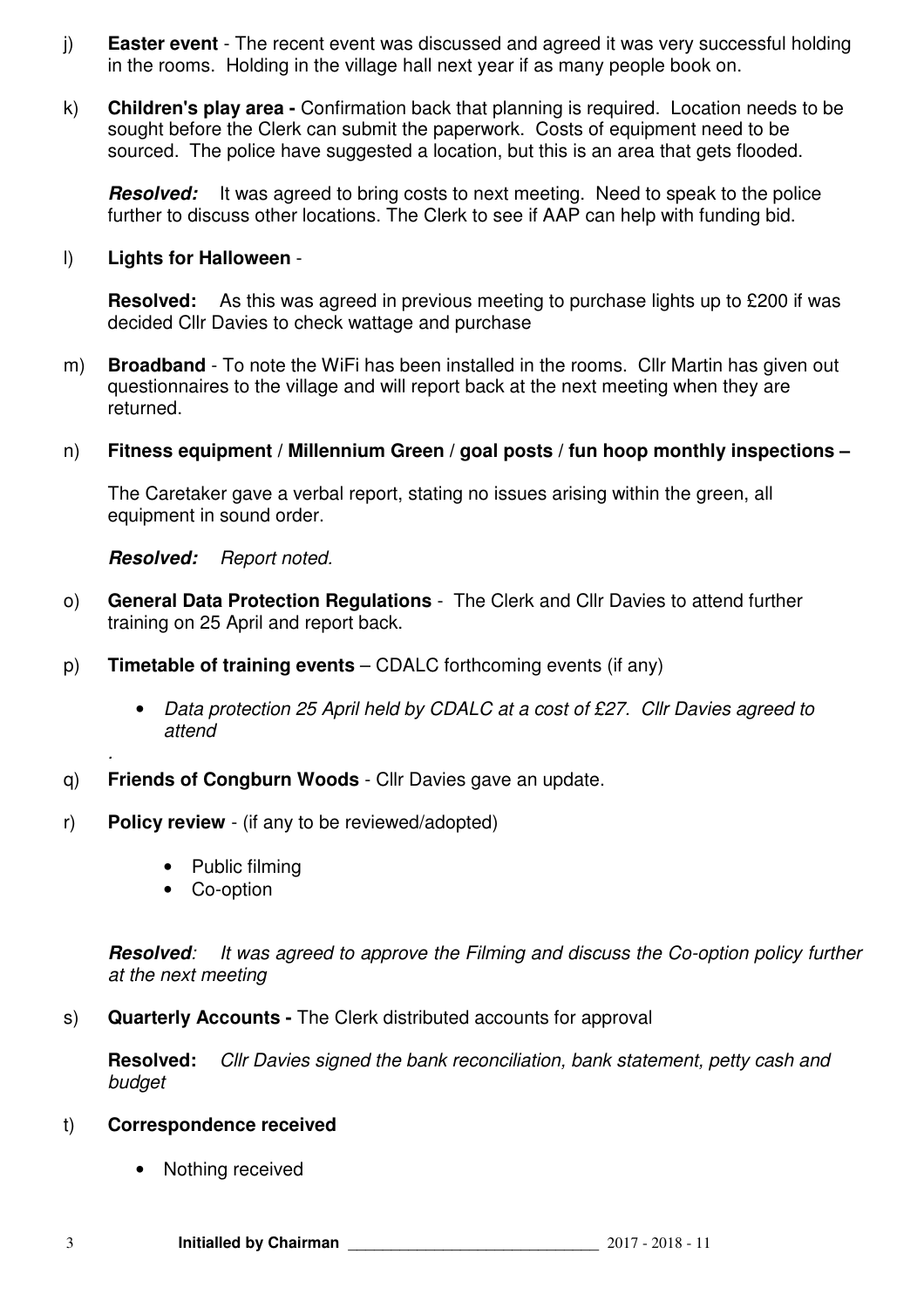## u) **Correspondence received after agenda published** (to note only)

- Nothing received
- v) **Room hire**  A local resident wishes to use the rooms on a regular basis on a Friday evening

**Resolved:** It was agreed the resident can let himself in and the Clerk to give the agreement to him and explain he is responsible for making sure rooms are left in same condition.

## w) **Waldridge in Bloom working group update –**

Cllr Cork gave an update - judging at 1.30pm on 20th April. He has arranged 50 pots with plants in to give out for the 'Act of Kindness Campaign'. He agreed to plant shrubs along C11 instead of flower beds.

## **Resolved:** Update noted

- x) **Noticeboard** The Clerk confirmed planning is required and is in the process of sorting paperwork, needs a map.
- y) **Funday -** The Clerk confirmed all bookings. The working group to see if they can find other activities up to £450. Cllr Howie requested to do bug hotels at the event, costs need to be found. Check if ranger can help out. Invite RSPB to event.
- z) **WW1 event**  A statue / silhouette cost would be £776. It was suggested discussing if to purchase and agree location at the next meeting. Could do a fundraising campaign to help with purchase.
- aa) **AAP forum update** Cllr Davies gave a quick update
- bb) **Nomination forms**  The Clerk requested Chair and Vice Chair nominations and result to be brought to the next meeting in readiness for Annual Meeting of the Council.
- cc) **Urgent issues for noting** (Clerk to use delegated powers if necessary) **and any items Councillors wish to agenda for next meeting**